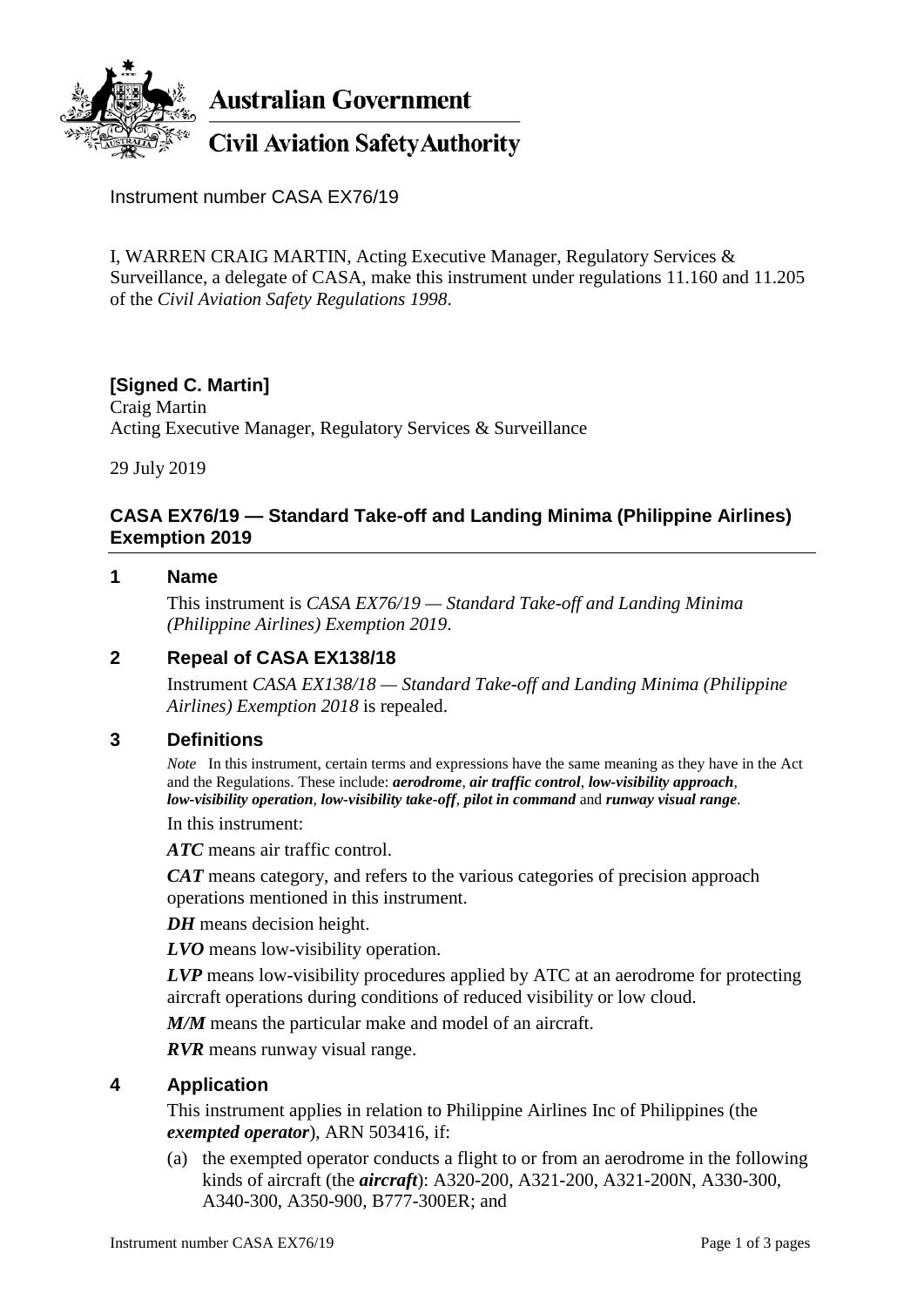(b) ATC at the aerodrome has informed the pilot in command of the aircraft that LVP are in force.

## **5 Exemptions**

- (1) The exempted operator is exempt from compliance with subregulations 257 (3) and (4) of CAR in relation to the flight.
- (2) The pilot in command of the aircraft is exempt from compliance with subregulations 257 (3) and (4) of CAR in relation to the flight.

# **6 Conditions**

- (1) It is a condition of the exemption in subsection  $5(1)$  that the exempted operator ensures compliance with the requirements mentioned in subsection (3).
- (2) It is a condition of the exemption in subsection 5 (2) that the pilot in command of the aircraft ensures compliance with the requirements mentioned in subsection (3).
- (3) The requirements are:
	- (a) the aircraft must comply with the meteorological minima for LVO and associated requirements set out in Schedule 1; and
	- (b) the requirements for LVO mentioned in Schedule 2.

# **7 Repeal of this instrument**

This instrument is repealed at the end of 30 June 2022.

# **Schedule 1 Operating minima for LVO**

### **Low-visibility take-off minima**

1 An aircraft of a kind mentioned in column 1 of Table 1 must not conduct a low-visibility take-off from the aerodrome if the reported RVR for the take-off is less than the meteorological minimum mentioned in column 2 of the Table.

#### **Table 1: Low-visibility take-off minima**

| <b>Aircraft M/M</b><br>$\left(\text{column } 1\right)$           | <b>Meteorological minimum</b><br>$\alpha$ (column 2) |
|------------------------------------------------------------------|------------------------------------------------------|
| A320-200, A321-200, A321-200N,<br>A330-300, A350-900, B777-300ER | $125 \text{ m}$                                      |
| A340-300                                                         | $175 \text{ m}$                                      |

## **Low-visibility approach minima**

- 2 An aircraft of a kind mentioned in column 1 of Table 2, when conducting a low-visibility approach operation mentioned in column 2 of the Table for the purpose of landing the aircraft:
	- (a) has the RVR meteorological minimum mentioned in column 3 of the Table for the low-visibility approach operation; and
	- (b) must apply the DH mentioned in column 4 of the Table for the low-visibility approach operation.